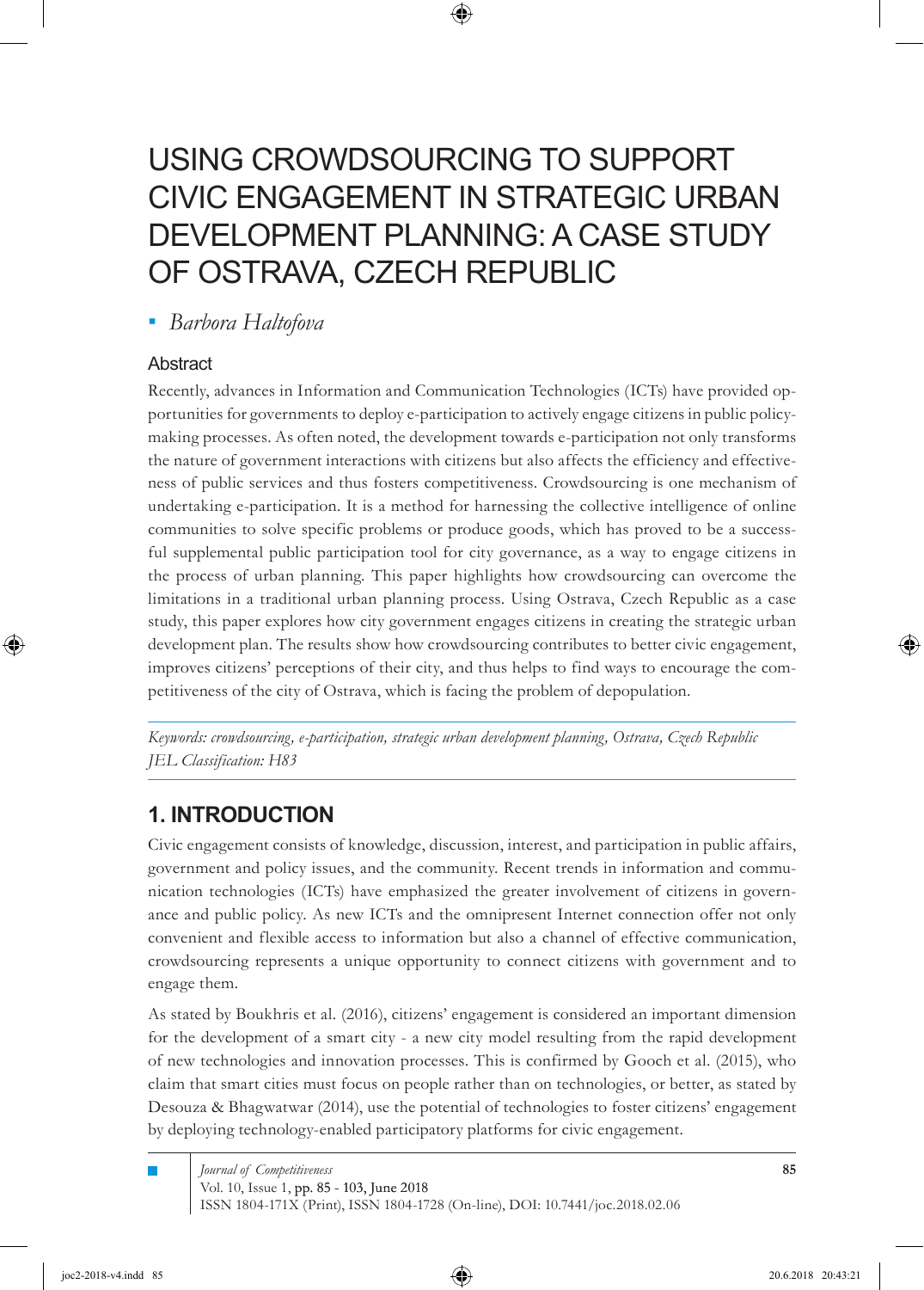In this context, the notion of the wisdom of the crowds (Surowiecki & Silverman, 2007) has gained importance. Crowdsourcing enables public officials to work outside the traditional structures (Dirks & Keeling, 2009) and to engage citizens in innovative ways. Towards that end, the purpose of this paper is to report on the crowdsourcing initiative deployed in the city of Ostrava, Czech Republic, which provided an innovative planning solution that improves the quality of peoples' lives by implementing crowdsourcing within the strategic urban planning process. The presented case can serve as a good practice example of government's intention to listen to peoples' suggestions, problems and needs, to involve the latter in effective participation in the strategic urban planning process. Using Ostrava as a case study, this paper will show how crowdsourcing can be utilized in improving urban planning.

The rest of the paper is structured as follows. Section 2 presents a brief literature review of research works on the use of crowdsourcing in strategic urban development planning. Section 3 describes the research method. This is followed by a case study in Section 4. Finally, Section 5 reports on findings and provides conclusions.

# **2. LITERATURE REVIEW**

The following literature will focus on aspects with direct relevance to the topic of local government's use of crowdsourcing to support citizens' participation. The first major area of this review is the extent to which public officials use crowdsourcing. Some researchers have examined how crowdsourcing supports citizens' participation. The literature review will, therefore, analyse the research relating to how public officials are using crowdsourcing tools to build and strengthen the relationship and encourage civic engagement.

### 2.1. Strategic urban development planning

Gordon (2013) defines strategic development planning as a systematic process by which a community anticipates and plans for its future. The main outcome of the strategic planning process is the strategic development plan, being defined as a plan that identifies critical priorities and outcomes to be achieved by the municipality over a longer term. The strategic plan is, therefore, a basic conceptual and development document created by an urban or municipal authority based on the current state of public and private activities, of demographic, economic, social, cultural and environmental nature within the city. The main purpose of the strategic development plan is the organization of development on the basis of balancing individual interests so that the city thrives as a whole, providing a certain orientation for business entities in setting their longerterm business plans.

The plan must be both visionary and strategic. It outlines goals and objectives for the future and is the principal guide directing land use policy and decision-making. It defines the policies, programs and specific actions necessary to attain these objectives, prepares the city for growth, and provides a reliable basis for public and private investment.

The first step when building a solid plan is to open the lines of communication. It includes the staff, managers and directors, city council, and last but not least, the citizens. The city managers should engage and collaborate with the inhabitants as much as possible to know that the plan fo-

**86** *Journal of Competitiveness* 

↔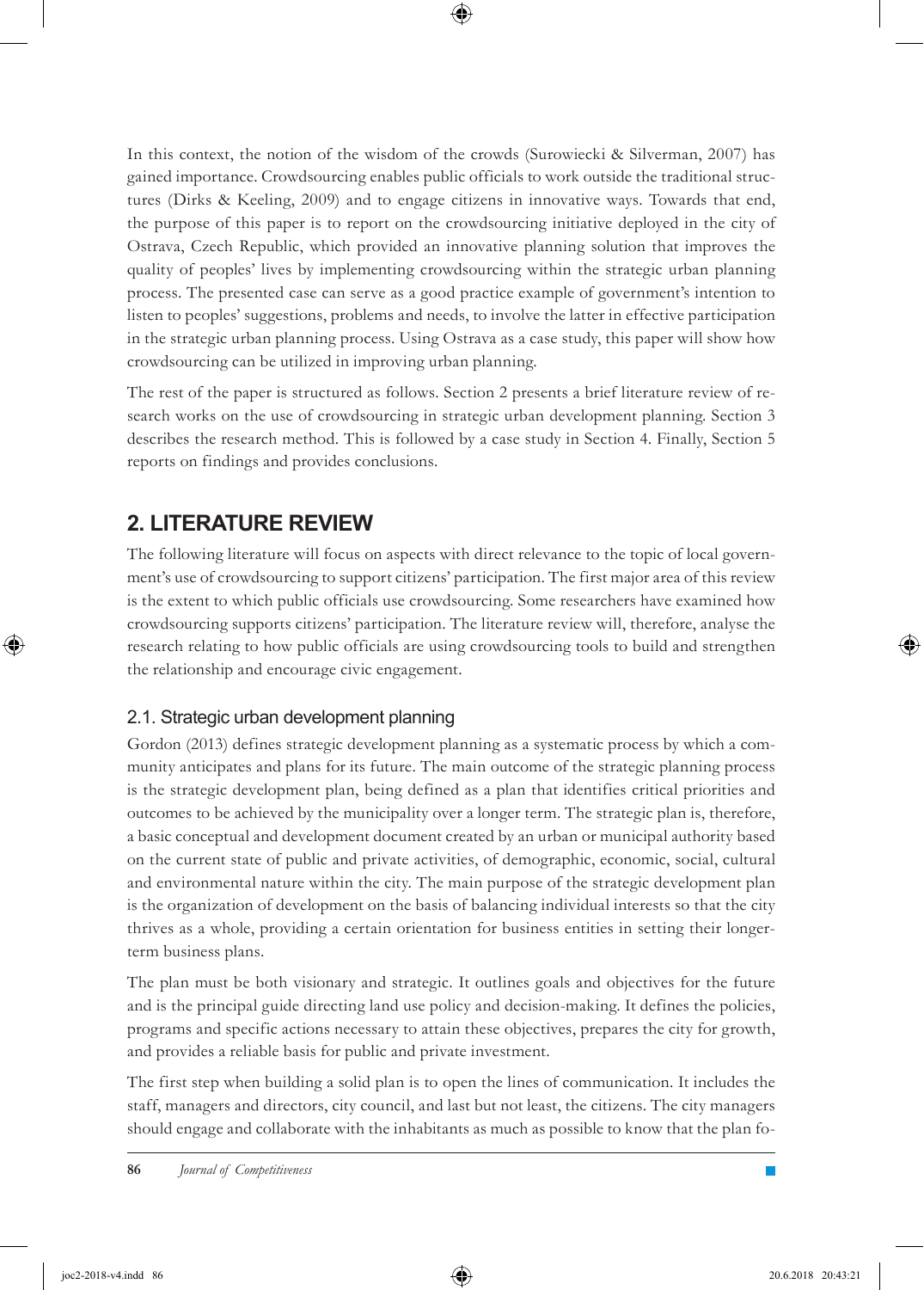cuses on the right initiatives. According to Wamsler (2016), improving the city-citizen collaboration is an important step in fostering transformative adaptation. One possible way to provide an innovative planning solution that facilitates the communication and collaboration with citizens is the implementation of crowdsourcing.

### 2.2. Crowdsourcing

The term crowdsourcing was first coined by Howe ( 2006) as the act of a company or institution taking a function once performed by employees and outsourcing it to an undefined (and generally large) network of people in the form of an open call. It has many definitions but can be unified by the idea of an open call for anyone to participate in an online task (Estelles-Arolas & Gonzalez-Ladron-De-Guevara, 2012;Brabham, 2013) by contributing information, knowledge or skills. In the public participation context, it is stated that crowdsourcing "involves an organization-user relationship whereby an organization executes a top-down, managed process that seeks the bottom-up, open, creative input of users in an online community", and it is this management that makes it "productive and full of potential to do good" (Brabham, 2013).

Despite the phenomenon of crowdsourcing it was primarily developed in the field of business, however as it is emerging, the applications of crowdsourcing for various activities are expanding (Hossain & Kauranen, 2015). The first author who demonstrated that crowdsourcing can be effectively used in public sector as a particular form of citizen participation in the public policy processes was Brabham (2009). According to him, crowdsourcing happens when: (1) an organization has a task to perform, (2) an online community voluntarily perform the task, and (3) the result is a mutual benefit for the organization and the online community.

Schenk & Guittard (2011) defined three different components in every crowdsourcing initiative, namely: (1) an organization which benefits, directly or indirectly from the crowd's wisdom, (2) individuals who form the crowd and are responsible for generating the content, and (3) crowdsourcing enablers who serve as an intermediary platform, building the link between these two. The organization component in this context is urban government, the crowd component refers to citizens as a part of online community, and the platform is the technology which plays a vital role as a facilitator (Zhao & Zhu, 2014), (Aitamurto, Landemore, & Saldivar Galli, 2017).

### 2.3. Crowdsourcing for strategic urban development planning

To make appropriate decisions that reflect the overall wishes and needs of population, it makes sense to refer to citizens (Garcia, Vivacqua, & Tavares, 2011). That is why many cities actively seek new methods to engage their population as a partner in the urban planning processes (Rowe & Frewer, 2000).

The citizen participation has been facilitated and made easier through a widespread and easy access to technologies such as the Internet, mobile phones and other communication devices enabling public officials to harness the collective intelligence of the crowd in ways face-to-face planning meetings cannot (Shirky, 2008; Sowmya & Pyarali, 2014). Crowdsourcing, in this way, proved itself to be an appropriate model for enabling the citizen participation process in public planning projects (Brabham, 2009) as it creates opportunities to improve popular participation

**87**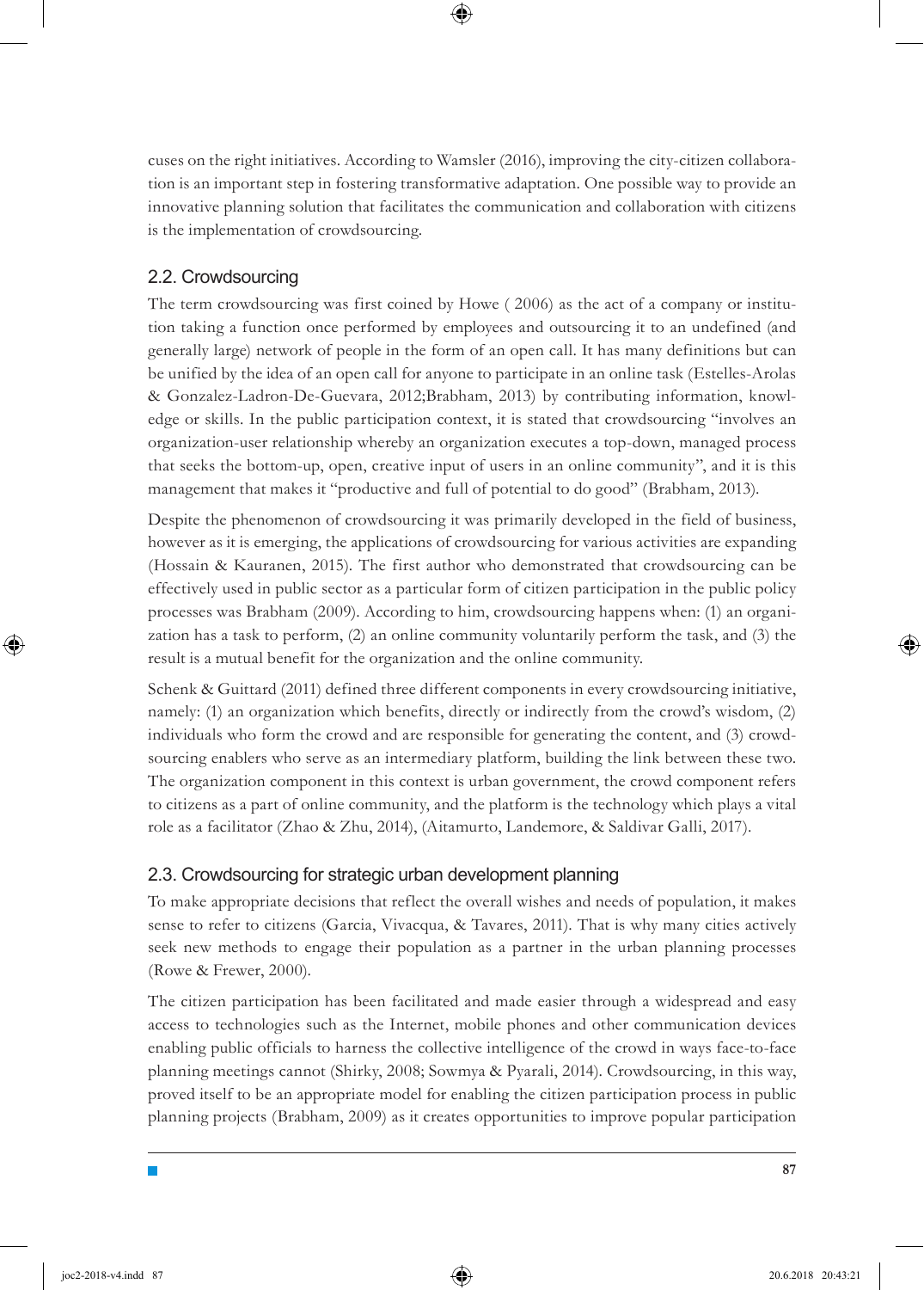in the public sector (Layne & Lee, 2001), as well as increases the population's expectations regarding public services' reach.

Crowdsourcing is particularly suitable for urban planning because it voluntarily brings together a large group of people to address common issues that affect them. As stated by Brabham (2009), crowdsourcing works successfully for local purposes through localized knowledge and acquired experiences because people in a city tend to identify themselves with the place where they live, and socialize, and are generally more interested in the systems that affect them (Erickson, 2010). What is more, citizens are better aware of problems occurring in their neighbourhood. Last but not least, involving citizens can lead to outcomes that are more widely accepted by future users (Burby, 2003).

Researchers have long emphasized the importance of public participation in the planning process as a critical component to the successful implementation of any plan (Innes, 1998), (Burby, 2003). Broad public participation leads to "greater legitimization and acceptance of public decisions, greater transparency, and efficiency in public expenditures, and greater citizens' satisfaction" (Insua, Kersten, Rios, & Grima, 2008). According to Burby (2003), inclusion of stakeholders with varied interests and different background makes a plan comprehensive, acceptable, and more easily implementable. Moreover, a participatory planning process effectively recognizes that "society is pluralist and there are legitimate conflicts of interest that have to be addressed by the application of consensus building methods" (Hague et al., 2003). With these traits in mind, participatory planning has the potential to involve broader and more diverse groups of people into a planning dialogue, and hence, can bring in newer perspectives and ideas to the planning problem at hand (Rabinowitz, 2013).

Using crowdsourcing is, therefore, popular and widespread democratic means of letting people take part in municipal urban planning with the dual goal of creating better policies and activation citizens' interest in public issues (Lehdonvirta & Bright, 2015). Crowdsourcing in urban planning can thus be seen as one of the latest so-called democratic innovations – that is, processes and tools designed to increase and deepen citizen participation in public processes (Smith, 2009).

In crowdsourcing for urban planning, the crowd is asked to submit knowledge, ideas and perspectives. This input is then synthetized and incorporated as needed into the strategic-planning process (Aitamurto et al., 2017). If implemented right, crowdsourcing can complement traditional participation methods, and ameliorate many of difficulties in participation programs for urban government while bringing new insights and innovation to a public problem.

### 2.4. Benefits of crowdsourcing

It has been stated by many scholars that crowdsourcing is an appropriate model for enabling citizen participation process in urban planning project. To argue for its capabilities for citizen participation in planning projects, they state the following benefits.

According to Zuccon et al. (2013), crowdsourcing provides urban governments with an opportunity of reaching higher a number of participants (it enables to harness collective intelligence among population in ways face-to-face meetings cannot (Brabham, 2009)) and exploit citizens'

⊕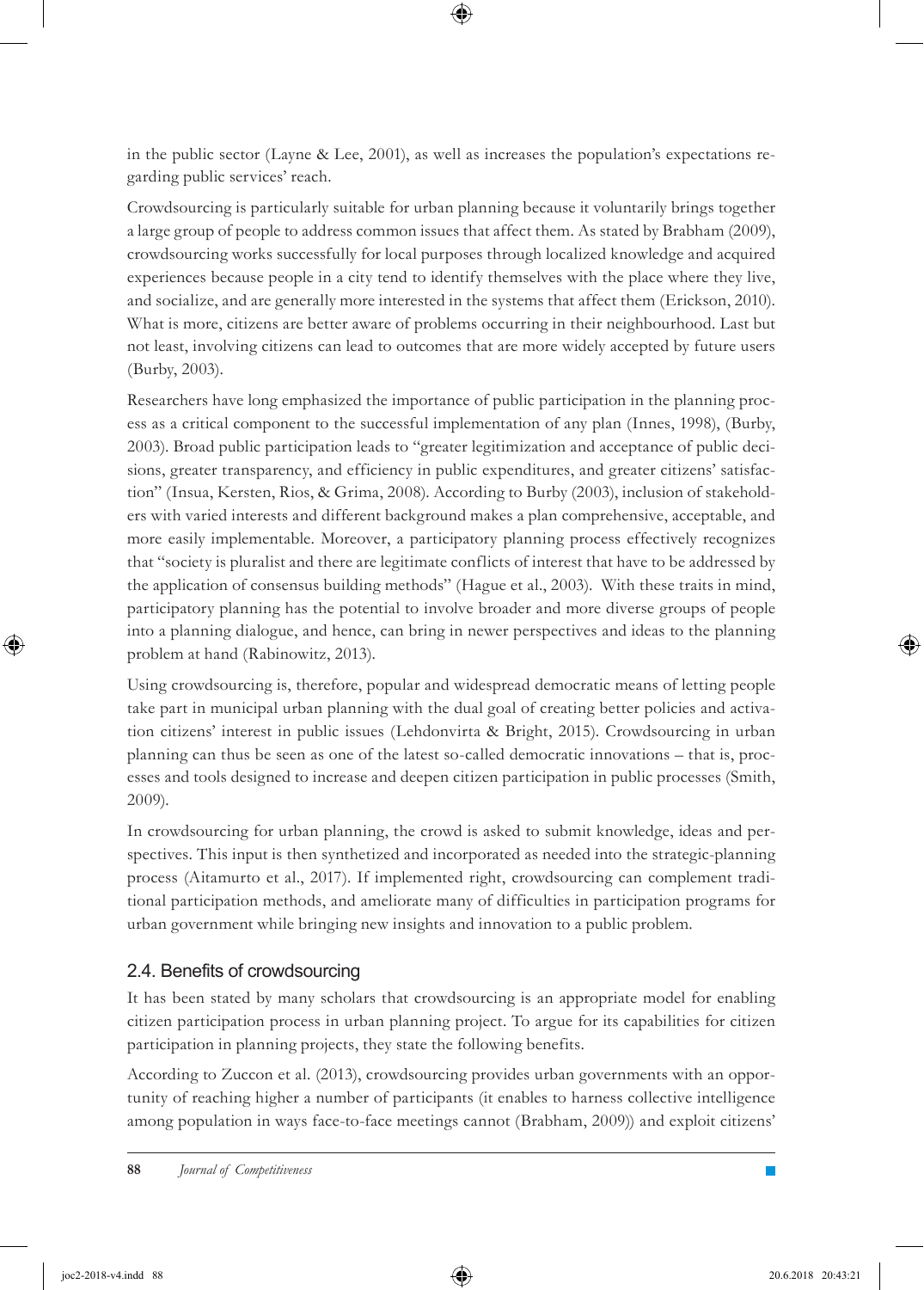knowledge (citizens have rich knowledge of their concerns) to develop innovative solutions to increasingly serious and complex societal problems. This is confirmed by Royo & Yetano (2015), who state that crowdsourcing enables municipalities to take advantage of citizens' knowledge to find solutions to pre-defined problems.

Besides helping to solve local problems, the fact of engaging a crowd of people to address complex issues save the administration money (Schweitzer, Buchinger, Gassmann, & Obrist, 2013;Royo & Yetano, 2015) and lead to more legitimate choices as it results in the design of better, more socially rooted, balanced and realistic policies (Spiliotopoulou, Charalabidis, N. Loukis, & Diamantopoulou, 2014). This is confirmed by Zuccon et al. (2013), who, proved that crowdsourcing enables to reach a higher number of participants and provides results as valuable as those furnished by traditional methods, at half the cost and collecting five times more data.

Moreover, crowdsourcing allows a citizen to influence the topics to be included in the urban planning agenda (Royo & Yetano, 2015), and it opens a new form of community building for government (Koch, Füller, & Brunswicker, 2011) as a consequence of new relationships that arise between the administration and the crowd, including citizens' building-up of social capital and a greater sense of local identity on the part of citizens (Collm & Schedler, 2012). Therefore, it increases citizens' participation and engagement (Spiliotopoulou et al., 2014), (Tapscott, Williams, & Herman, 2008).

Last but definitely not least benefit is that it promotes transparency and accountability as well as reduces corruptions, enabling urban government to open up large quantities of activity and spending related data (Spiliotopoulou et al., 2014).

It can, therefore, be concluded that crowdsourcing can be used as an alternative to traditional methods, allowing more cost-effective initiatives that lead to a greater quantity of collected data as it fosters the civic engagement.

### 2.5. Crowdsourcing for civic engagement

Citizen e-participation in urban governance is defined by Silva (2014) as the ubiquitous use of ICTs to support citizens' involvement in the urban policy process in its different stages, without limits of time and space, through processes of information, consultation or an active participation, being crowdsourcing in urban governance a specific mode of active e-participation. As stated by many scholars (Macintosh, 2004;Fung, 2006;Albrecht et al., 2008; Alt, Shirazi, Schmidt, Kramer, & Nawaz, 2010), the value of e-participation is closely linked to the level of citizens' engagement.

The move from off-line and paper-based urban governance to a mode based largely on digital and online environments requires new working methods and new tools (Silva, 2014) such as innovative Web 2.0 applications (Casey & Li, 2012), user generate content applications, citizens' consultation platforms, central portals for petitions, social computing platforms, geo-visualization and geo-location technologies (Anttiroiko, 2012), and mobile applications (Sundstrom, 2012). Although these tools are now opening new channels and possibilities for communication between citizens and government, offering new possibilities for data collection, information and consultation in urban governance, many scholars (Moody, 2007), (Sieber, 2008) agree that they should not be seen as a

**89**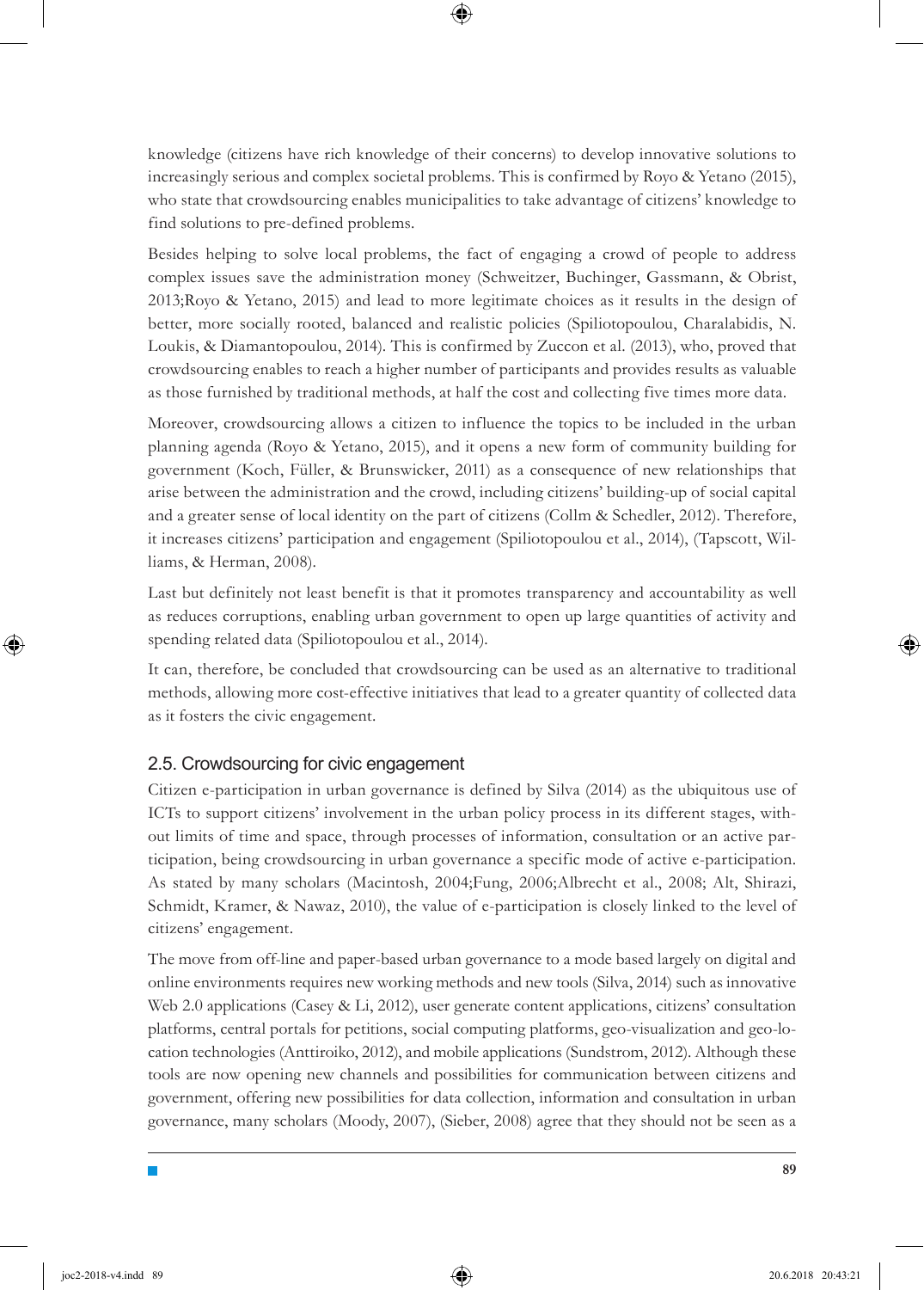replacement of conventional modes of citizens' participation in urban governance, but should be seen rather as a complement to traditional participatory methods and tools.

Although in most cases e-participation is part of a wider participatory process that also includes non-virtual and off-line activities, the tendency seems to be for public officers using little by little the new e-participation tools as they allow simpler, inexpensive, less time-consuming and a more effective way of interaction with citizens, and thus fostering citizen engagement in urban governance (Silva, 2014).

# **3. OBJECTIVES AND METHODOLOGY**

The objective of this article is to provide a description and deep explanation of the process of using crowdsourcing as one of the tools for strategic urban development plan creation process and events occurring within a specific case of Ostrava city. First, the literature review was performed. Secondly, the case study is presented with the main focus on the crowdsourcing tools used such as the online questionnaire survey being conducted in February 2016. The results are complemented by findings from interviews with the city officials and guarantors of the strategic development plan preparation being held in April 2016.

# **4. CASE STUDY: THE USE OF CROWDSOURCING FOR STRA-TEGIC URBAN DEVELOPMENT PLANNING IN OSTRAVA**

The city of Ostrava, encompassing an area of 214 square kilometres, is one of the largest municipalities in the Czech Republic located in the northeast of the country. Recently, the city of almost 300,000 inhabitants, known as an industrial centre of the Czech Republic, was facing negative effects of the depopulation along with its population aging. The city has undertaken to change this tendency and to resolve this problem in the new strategic plan.

### 4.1. Main identified problems according to statistics

One of the main problems identified was that the city of Ostrava is being depopulated. According to statistics, there are lower birth rates and a higher mortality tendency in the past years. The life expectancy in Ostrava is lower by about 2, 8 years for men and 1,6 years for women compared to Brno although the age structure of population leads rather to the opposite or at least less negative expectations.

| Live births / 1,000 inhabitants | 2005-2009 | 2010-2014 |
|---------------------------------|-----------|-----------|
| Czech Republic                  | 10.7      | 10.5      |
| Moravian-Silesian Region        | 10.3      | 9.8       |
| Ostrava                         | 10.9      | 10.2      |
| Brno                            | 11.5      | 11.7      |
| Pilsen                          | 10.8      | 10.3      |

Tab. 1 – The proportion of live births per 1,000 inhabitants. Source: FajnOVA

**90** *Journal of Competitiveness* 

⊕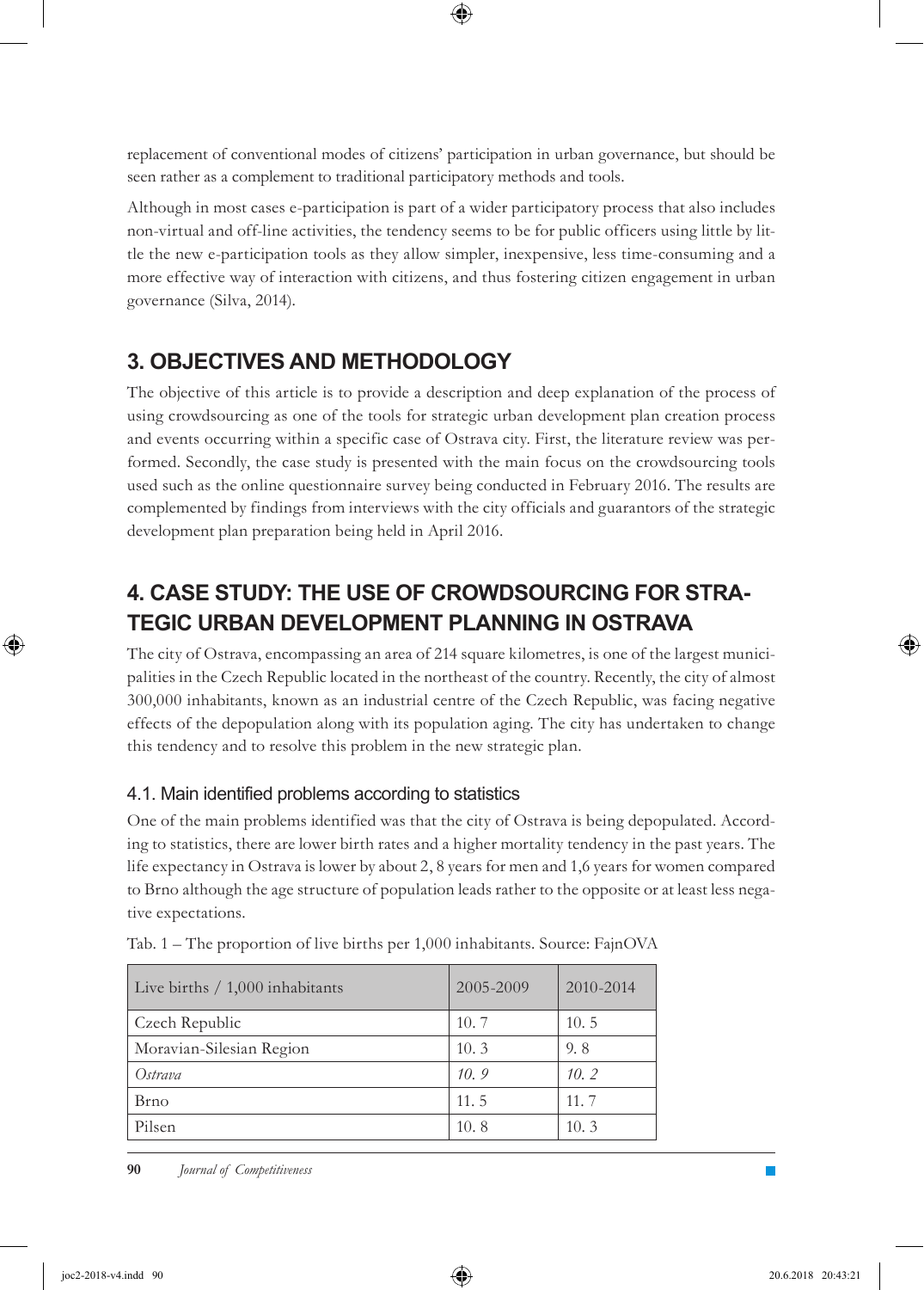| Live births $/ 1,000$ inhabitants | 2005-2009 | 2010-2014 |
|-----------------------------------|-----------|-----------|
| Czech Republic                    | 10.1      | 10.2      |
| Moravian-Silesian Region          | 10.3      | 10.8      |
| Ostrava                           | 10.8      | 11.3      |
| Brno                              | 10.6      | 10.2      |
| Pilsen                            | 10.2      | 10.4      |

Tab. 2 – The proportion of deceased per 1,000 inhabitants. Source: FajnOVA

 $\bm{\Theta}$ 

Moreover, there is a big difference between the number of people moving to the city and those moving out of the city. As observed from the tables below, in the years 2010-2014, the balance was evicted -5. 67 people per 1,000 inhabitants.

Tab. 3 – The proportion of those moving in the city per 1,000 inhabitants. Source: FajnOVA

| People moved in $/ 1,000$ inhabitants | 2005-2009 | 2010-2014 |
|---------------------------------------|-----------|-----------|
| Czech Republic                        | 6.7       | 2.9       |
| Moravian-Silesian Region              | 4.6       | 3.6       |
| Ostrava                               | 13.3      | 13.0      |
| Brno                                  | 22.3      | 20.8      |
| Pilsen                                | 28.5      | 21.4      |

Tab. 4 – The proportion of those moving out of the city per 1,000 inhabitants. Source: FajnOVA

| People moved out $/ 1,000$ inhabitants | 2005-2009 | 2010-2014 |
|----------------------------------------|-----------|-----------|
| Czech Republic                         | 1.8       | 1, 7      |
| Moravian-Silesian Region               | 5.6       | 6.1       |
| Ostrava                                | 16.9      | 18.7      |
| Brno                                   | 21.1      | 23.6      |
| Pilsen                                 | 20.4      | 21.0      |

The negative effect of depopulation goes together with another significant problem which is the fast aging of population. Although currently, Ostrava has a slightly more favourable age structure than Brno and Pilsen, the proportion of people aged 65+ per one-person aged 0-14 increased in the last 5 years by 11. 0 % in Ostrava, while in Pilsen it went up by only 1. 8 %, and even fell in Brno by  $-0.2\%$ .

**91**

⊕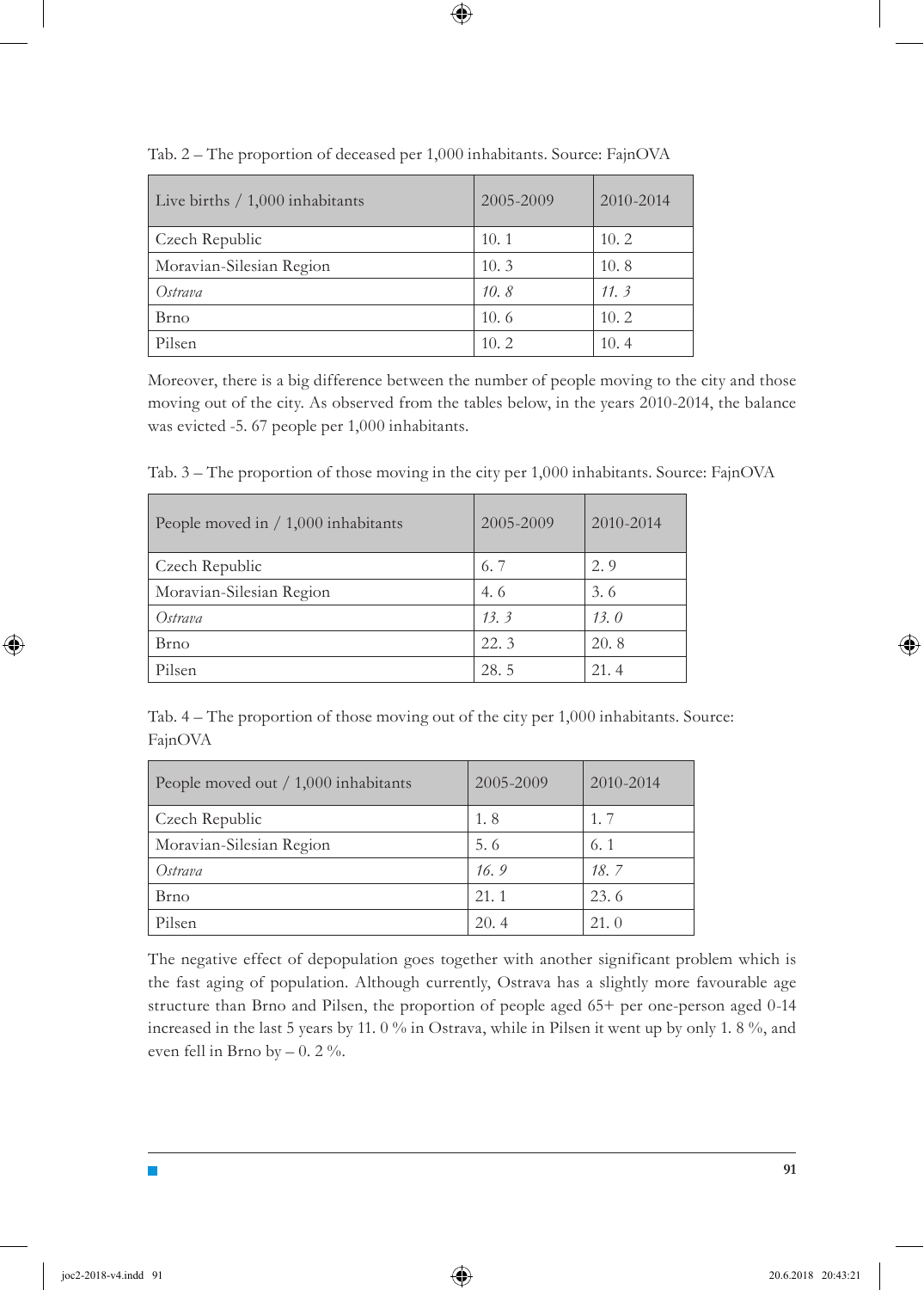Tab. 5 – The proportion of the population aged 0-14 in the Czech Republic, Moravia-Silesian Region, Ostrava, Brno and Pilsen in 2010 and 2014. Source: FajnOVA

 $\bm \Theta$ 

| Proportion of the population 0-14 | 2010 | 2014 | Growth $\binom{0}{0}$ |
|-----------------------------------|------|------|-----------------------|
| Czech Republic                    | 14.4 | 15.2 | 5.4                   |
| Moravian-Silesian Region          | 14.4 | 14.7 | 2.7                   |
| Ostrava                           | 14.0 | 14.5 | 3.1                   |
| Brno                              | 13.1 | 14.4 | 10.4                  |
| Pilsen                            | 12.9 | 14.1 | 9.5                   |

Tab. 6 – The proportion of the population aged 15-64 in the Czech Republic, Moravia-Silesian Region, Ostrava, Brno and Pilsen in 2010 and 2014. Source: FajnOVA

| Proportion of the population 15-64 | 2010 | 2014 | Growth $\left(\frac{0}{0}\right)$ |
|------------------------------------|------|------|-----------------------------------|
| Czech Republic                     | 70.1 | 67.0 | $-4.4$                            |
| Moravian-Silesian Region           | 70.5 | 67.7 | $-3.9$                            |
| Ostrava                            | 70.1 | 67.3 | $-4.0$                            |
| Brno                               | 69.1 | 65.9 | $-4.6$                            |
| Pilsen                             | 69.3 | 66.0 | $-4.7$                            |

Tab. 7 – The proportion of the population aged 65+ in the Czech Republic, Moravia-Silesian Region, Ostrava, Brno and Pilsen in 2010 and 2014. Source: FajnOVA

| Proportion of the population 65+ | 2010 | 2014 | Growth $(\%)$ |
|----------------------------------|------|------|---------------|
| Czech Republic                   | 15.5 | 17.8 | 14.9          |
| Moravian-Silesian Region         | 15.2 | 17.5 | 15.4          |
| Ostrava                          | 15.8 | 18.2 | 15.0          |
| Brno                             | 17.9 | 19.7 | 10.2          |
| Pilsen                           | 17.8 | 19.9 | 11.4          |

Last, but not least important problem identified is the level of education in the competitor cities compared. According to statistics, the population of Ostrava is becoming smarter. Nevertheless, it is lagging behind in comparison with the population of Brno and Pilsen. As it can be observed from the table below, the proportion of undergraduates in Ostrava compared to the reference cities is lower; however, it grew by 36. 6% during 2001-2011, while in Brno by 31. 8% and in Pilsen by 24.1%. Concerning those being trained and those with elementary education, the share of is higher in Ostrava.

⊕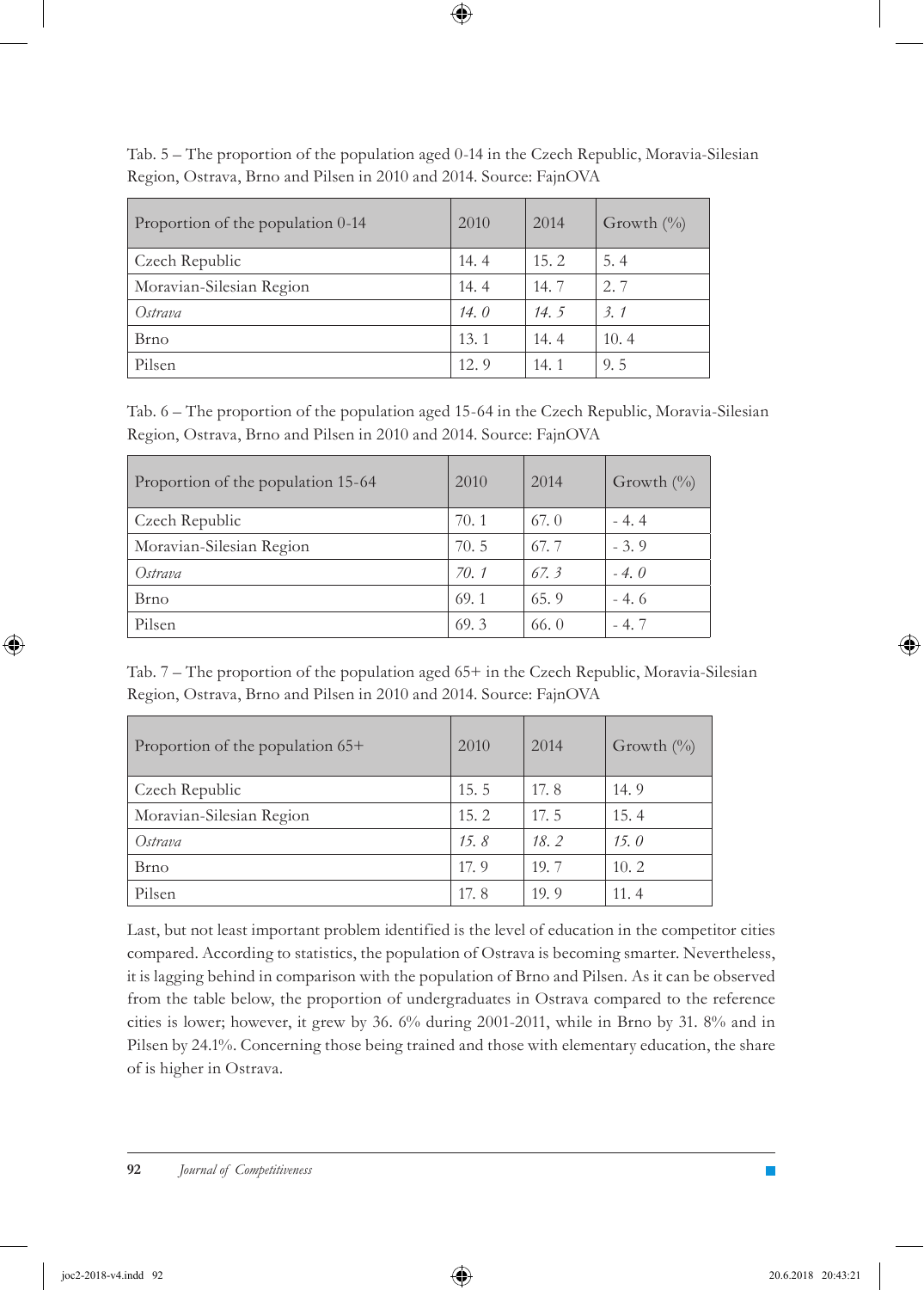| Proportion of the population 15+                    | Ostrava | <b>Brno</b> | Pilsen | M-S Reg. | Czech |
|-----------------------------------------------------|---------|-------------|--------|----------|-------|
| Elementary and no education                         | 19.2    | 13.2        | 14.3   | 20.1     | 18.0  |
| Secondary education (apprenticeship<br>certificate) | 31.8    | 23.2        | 28.7   | 35.1     | 33.0  |
| Secondary education (baccalaureate)                 | 26.0    | 29.4        | 30.4   | 25.9     | 27.1  |
| Follow-up study education                           | 2.6     | 3.2         | 3.1    | 2.6      | 2.8   |
| Higher specialized education                        | 1.1     | 1.6         | 1.5    | (0, 9)   | 1.3   |
| University education                                | 14.4    | 23.6        | 15.6   | 11.2     | 12.5  |
| Not found out                                       | 5.1     | 5.7         | 6.3    | 4.1      | 5.3   |

Tab. 8 – The proportion of population according to its education level in 2011. Source: FajnOVA

### 4.2. Planning context

The purpose of the strategic development plan is to satisfy the needs of present and future residents. Thus, when Ostrava decided to create a new strategic development plan, the city officials were determined to involve as many citizens as possible in the preparation process to gain their opinion. The aim of engaging the city population to the plan creation process was to identify the main problems from the citizens' point of view, and to set out a clear, collective vision for the city, with an ambition to respond to the negative tendency of depopulation and to prevent citizens from moving out of the city.

This means that the city of Ostrava will focus on certain areas and regularly follow up and evaluate them to ensure a positive development for the municipality. "The strategic development plan will make it easier to see that we are doing the right things for the residents of the municipality," says Konczyna, the guarantor of the strategic development plan. As stated by the city mayor Macura appealing to citizens to participate in the crowdsourcing challenge: "We create a plan for people, so they should be a natural part of its preparation. We do not create a plan that will end up in the drawer. We create a plan for the city and its inhabitants, for those who live, work and have fun here, as well as for their children who want to live in Ostrava. If you are interested in what direction Ostrava is going to take in the next years to come and would like to participate in the development of the city, become a part of it. I am deeply convinced that our city has a great and untapped potential for development and it is only up to us, whether and how much we would use it." (Macura, 2016)

Ostrava launched its strategic development planning process in 2016. Multiple teams worked together to gather input from citizens (not only through crowdsourcing, but also by the way of visioning sessions, surveys, and focus groups), and to define the city's core products, services, and key customers.

### 4.3. Development of the strategic plan

The creation of the plan can be divided into six phases. First, in the preparatory phase (winter, end of 2015 and beginning of 2016), the city officials planned the timing, set up management

⊕

**93**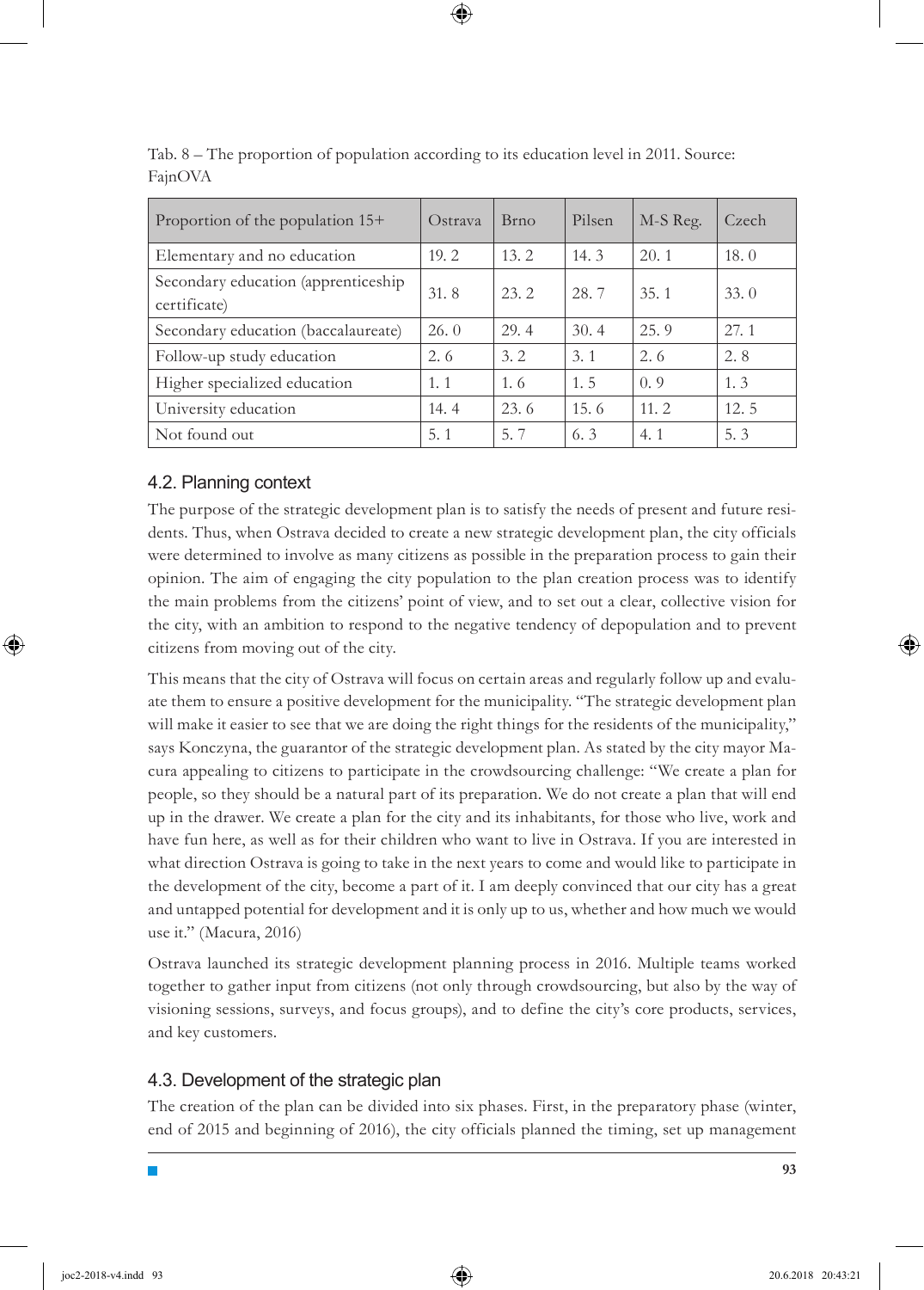and organizational structures, created stakeholder analysis, risk analysis, processing plan, and communication and participation plans. The aim was to find ideas about the final outcome and to set out how to get the result.

Secondly, in the analytical part (spring 2016), the existing strategic and conceptual materials on the territory of the city were mapped. The aim of this phase was to collect inputs from target groups, add them to external development trends and compare these to other cities. Within this phase, the city wanted to engage not only experts but also the public. Therefore, the fajnOVA (The brand fajnOVA combines two key elements, namely fajn which is a local dialect word meaning "fine, and OVA which is a commonly used abbreviation of the city´s name.) brand was created as a communication tool for the preparation and implementation phases of the strategic plan, and the website www.fajnova.cz was launched, where current information and interesting facts about the creation of the plan were available. People could join it for the first time in February by completing an online questionnaire. Simultaneously, working groups were set up, professional and public discussions or interviews with experts were performed. There were also many interesting events in which people were able to express their own ideas about the future of Ostrava or come up with their own specific suggestions to change the city for the better. The aim of this phase was to formulate the main findings of the analysis from the perspective of the internal and external environment, problems and challenges, and set up a tree of problems and opportunities.

In the third phase (summer 2016), based on the data input from the analysis, the working groups, and their strategic discussion, the vision had been formulated. Next phase (summer 2016) was planning itself. At this stage, the key areas of strategic interventions, and the implementation of the strategic plan were defined after being discussed with working groups and key actors.

In autumn 2016, the proposal to implement the plan was made. The action plan, financial plan, monitoring process, evaluation and implementation structure was proposed, and the measurable indicators to meet defined strategic interventions were set up.

Last, but not least phase was the plan approval (Winter 2016/2017). In this phase, the background of the approval of the strategic plan, action plan and implementation plan were prepared by the city authorities. Finally, the plan, dubbed "FajnOVA", was adopted by the city council in August 2017 (FanjOVA, 2017).

### 4.4. Plan creation: using crowdsourcing to gain citizens' point of view

Going back to the analytical phase, the city wanted to engage not only experts but also the public and thus decided to use crowdsourcing. As the ambition of the strategic urban development plan was not only to offer an analytical view on different areas of life in the city of Ostrava based on objective data, the city representatives decided to address the public to gain their opinion (Macura, 2016). The analysis based on statistical data, benchmarking with selected cities (Brno and Pilsen), and interviews with personalities were therefore complemented with conclusions of the questionnaire survey.

**94** *Journal of Competitiveness*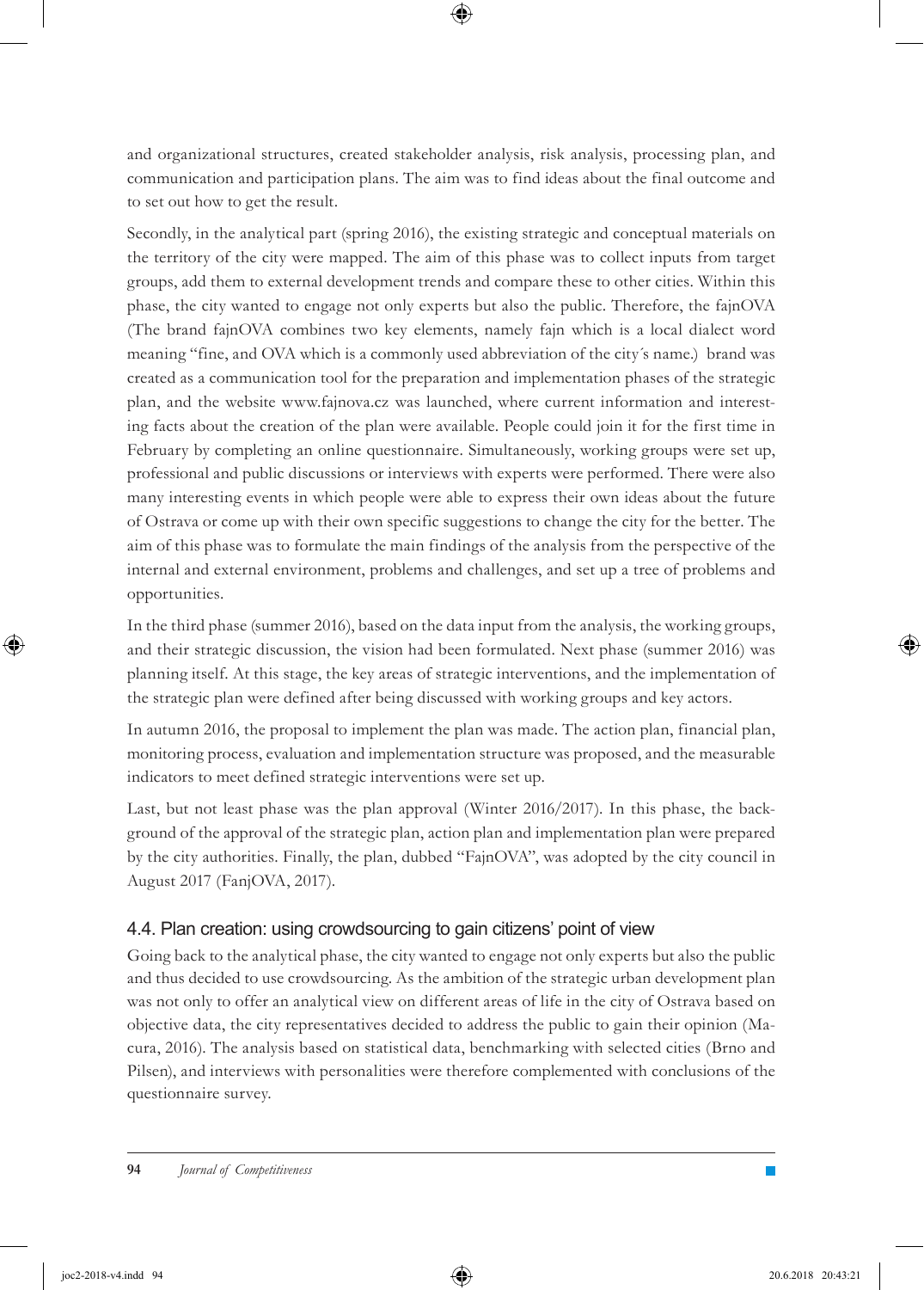#### **Questionnaire survey**

The online questionnaire survey was designed to determine the perception of the quality of life in Ostrava. The survey was carried out online and held for 17 days in the period from 3rd to 19th February 2016. The respondents volunteered to participate in the inquiry upon the invitation of the city mayor. The questionnaire was distributed electronically by various communication channels, and the research data were collected by four specific ways: a) via direct e-mail sent to the companies based in Ostrava, to the employees of the Regional Office of the Moravian-Silesian Region, the Office of the Regional Council, the City of Ostrava, and 23 urban districts, as well as to all primary and secondary schools in the city, b) by publishing a challenge on the Ostrava website (www.ostrava.cz) and the project website (www.fajova.cz), c) by sharing a challenge on the project Facebook profile (fb.com/fajnova.cz) and 111 other Facebook profiles with a total of 1,003,112 members, and d) by organic spreading (Štefková, 2016). The questionnaire contained predominantly closed responses. Within 17 days, 43,310 Facebook users were reached out, and we recorded 7,170 unique website visitors and 728 "likes" on Facebook (Štefková, 2016).

Based on these activities, a total of 8,890 questionnaires were collected. These were subsequently cleared by incomplete responses, responses with apparently fictitious or logically impossible answers, and responses with no or almost no assessment of the current situation in Ostrava. Therefore, the final sample size was 6,827 questionnaires.

The structure of respondents according to sex and age was 52. 1% women and 47. 9% men of which 26. 0% were aged from 25 to 34, 24. 0% from 35 to 44, 17. 7% from 45 to 54, 120 7% from 55-64, 12. 6% from 15 to 24, 6. 6% of respondents were older than 65 years, and 0. 5% of respondents were younger than 14.

The structure of respondents according to their job title was as follows: 30. 4% employees in a private company, 27. 1% employees in public sector, 12. 4% employers and entrepreneurs, 9. 2% pensioners, 8. 3% university students, 3. 7% college or primary school students, 2. 9% people on maternity or parental leave, 2.  $6\%$  employees in the non-profit sector, 1, 7% unemployed, and 1. 7% others.

Concerning the structure of respondents according to their domicile, 80. 8% of them stated living in Ostrava, while 18. 1% live out of the city but still in the Moravian-Silesian. Region, 1. 0% live out of the region but still in the Czech Republic, and only 0. 2% claimed to live abroad (this was the case of university students only).

As one of the main problems identified in Ostrava was the depopulation. The purpose of the questionnaire survey was to find out its causes. The results show that 23. 6% of adult respondents claimed that they are considering moving out of the city within ten years. Almost one quart of the productive population (adults and families with children) is considering the emigration from Ostrava, when 14. 1% of them are planning to move to the city surroundings not farther away than 30 minutes by car.

More alarming is the fact that the young are considering moving out of the city more often than the adults. According to the survey, 59. 1% pupils and college students respond that after studying, they planned to live elsewhere than in Ostrava. The same tendency is observed the group of university students. Only 53. 3% of them are planning not to stay in the city, while 36. 8% want to move out of the Moravian-Silesian Region.

**95**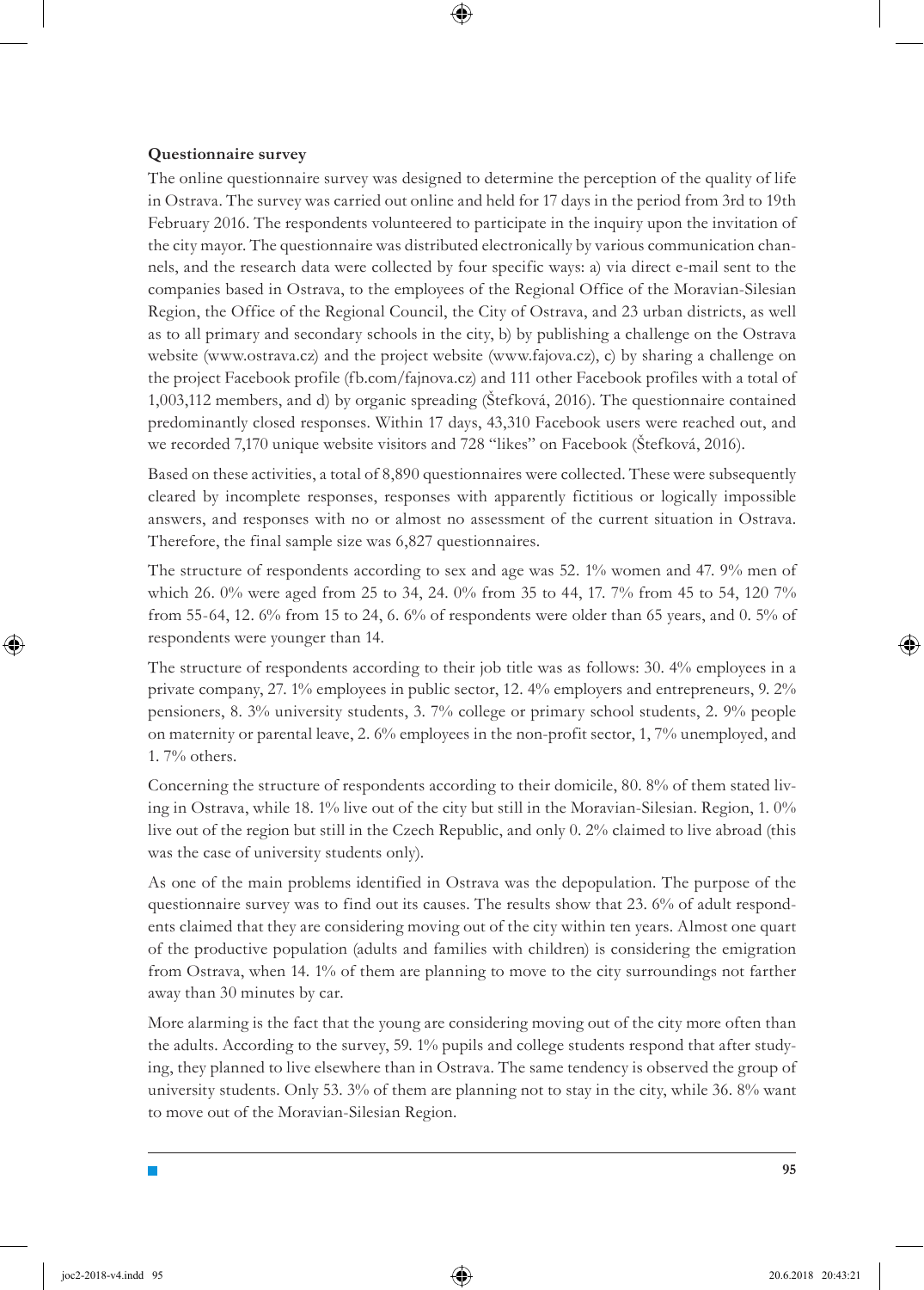The most frequent reasons for moving out of Ostrava were, according to the preferences of adults, as follows: those who want to move within the city surroundings mentioned the air quality, safety, proximity of nature, noise and transport, a higher quality of living in a house, presence of hostels and non-compliant citizens. Those, who want to move out of the surroundings of Ostrava speak about the air quality, job opportunities and wages, noise, non-adaptive citizens (the clime of the community), security, cultural activities in larger cities, better quality of life while living in a house. The last group of respondents planning to move out of Ostrava are those who want to go abroad most often because of job opportunities and wages, leisure opportunities in larger cities, air quality, security and composition of the inhabitants of Ostrava.

 $\bm{\Theta}$ 

The most frequent reasons for moving out of the city of Ostrava were, according to the pupils and college students as follows: better job opportunities in Brno, Prague or abroad, better entertainment possibilities, the image of the preferred cities and experience from living abroad. University students claim that they want to move out because of better job opportunities, a more favourable composition of the population, possibilities of richer leisure time activities, better environment, city appearance, negatively perceived possibilities of Ostrava´s future development, more suitable places starting a family, and experience from living abroad.

The aim of the questionnaire survey was also to find out how citizens are satisfied with their lives in the city. The average satisfaction rate with life in Ostrava is 64 %. In the graph below, the distribution of responses is presented.



*Fig. 1 – The degree of satisfaction: distribution of responses. Source: FajnOVA*

Looking closer at individual areas, the greatest satisfaction among different groups of inhabitants is with education, health and social services and transport. These areas are discussed in more detail below. On the contrary, people are least satisfied with the quality of the environment, the culture of inhabitants' behaviours, and with security. In some groups, the least satisfaction is also found with job opportunities and cleanliness as well the image of public spaces.

⊕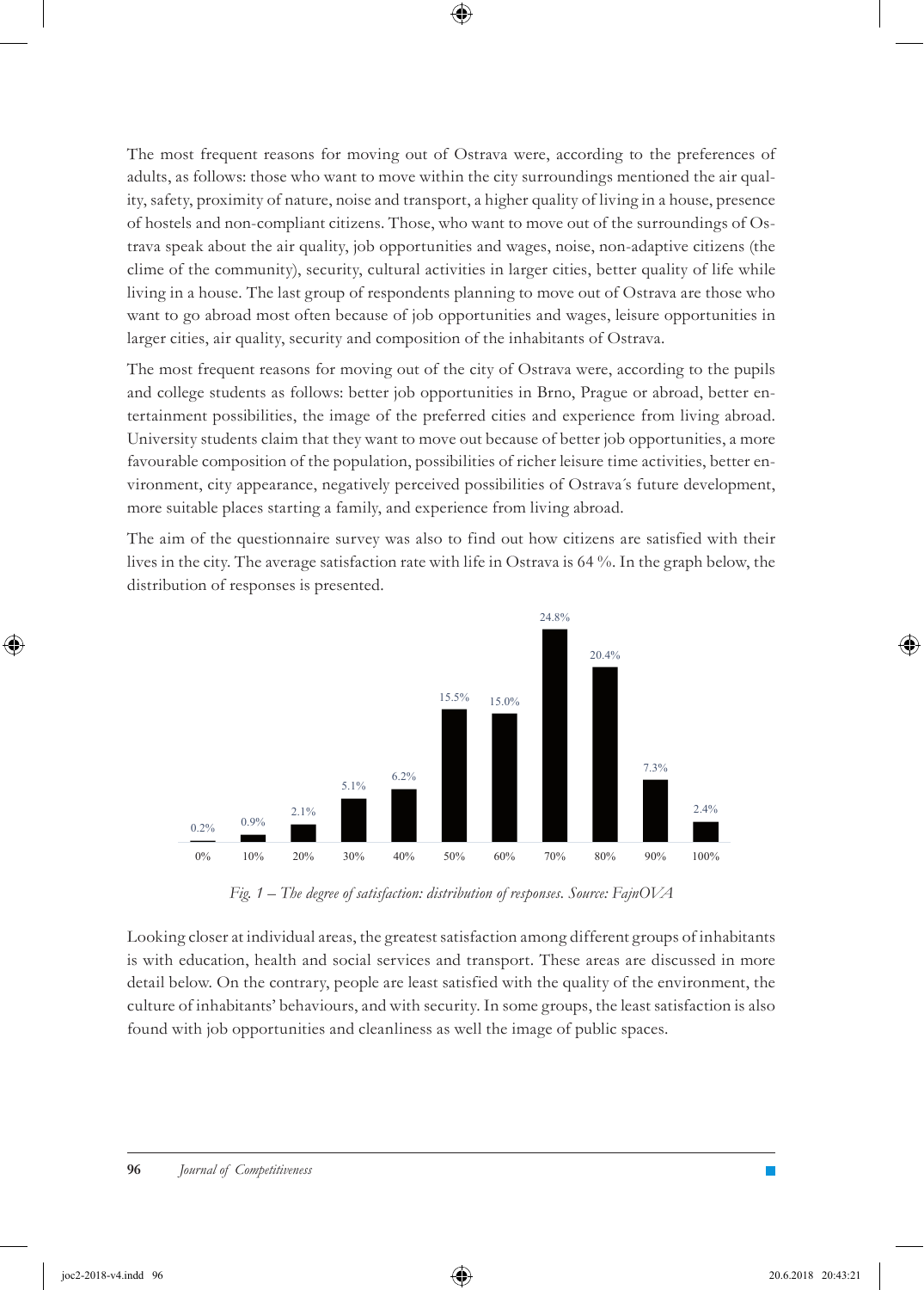

 $\mathbf \Theta$ 



Respondents were also asked to list 1-3 areas they consider to be the greatest priorities of Ostrava's development in the coming years. They have unanimously agreed to improve the quality of the environment and security in the city. As it can be observed, respondents also agreed to improve the cleanliness image of public spaces, parking possibilities, development of parks and rest zones, and job opportunities.



*Fig. 3 – Question: Choose 1-3 areas you want to improve in the following years. Source: FajnOVA*

One part of the questionnaire survey inquired about the level of satisfaction with the business factors in the city of Ostrava. As it can be observed from the charts below, businesspeople worry most about the workforce and the image of Ostrava.

⊕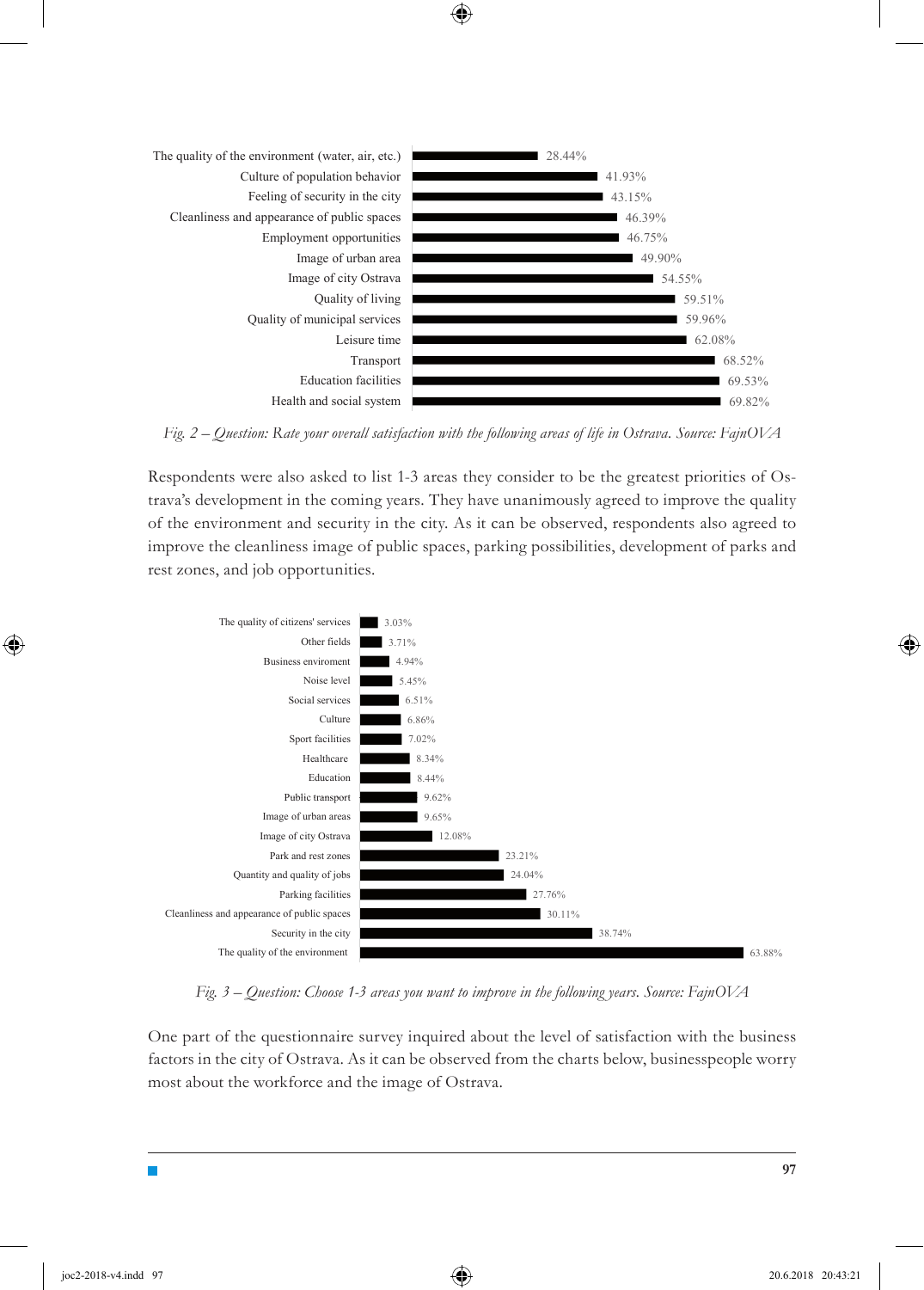

⊕

*Fig. 4 – Question: Choose areas where improvement is the most important in business terms in the coming years. Source: FajnOVA*



*Fig. 5 – Question: Rate your overall satisfaction with the following areas of life in Ostrava. Source: FajnOVA*

The entrepreneurs are most satisfied with transport infrastructure, technical infrastructure and access to business. On the contrary, they are not satisfied with the quality of the workforce and the image of the city. These are factors, together with public sector services, which they have identified as priorities for further development.

### 4.5. Implementation of the results into the strategic plan

As mentioned, the results from the questionnaire survey were complemented by other inputs from the target groups (focus groups, in-depth structured interviews with key actors), and integrated with the external development trends. After that, the main findings in terms of the analysis of internal and external environments, problems and challenges were formulated. Finally, the vision and seven strategic goals to be achieved by the strategic plan were formulated. These are: (1) Building an interconnected city, (2) Revitalizing the historic city centre, (3) Being a centre

joc2-2018-v4.indd 98 20.6.2018 20:43:21

↔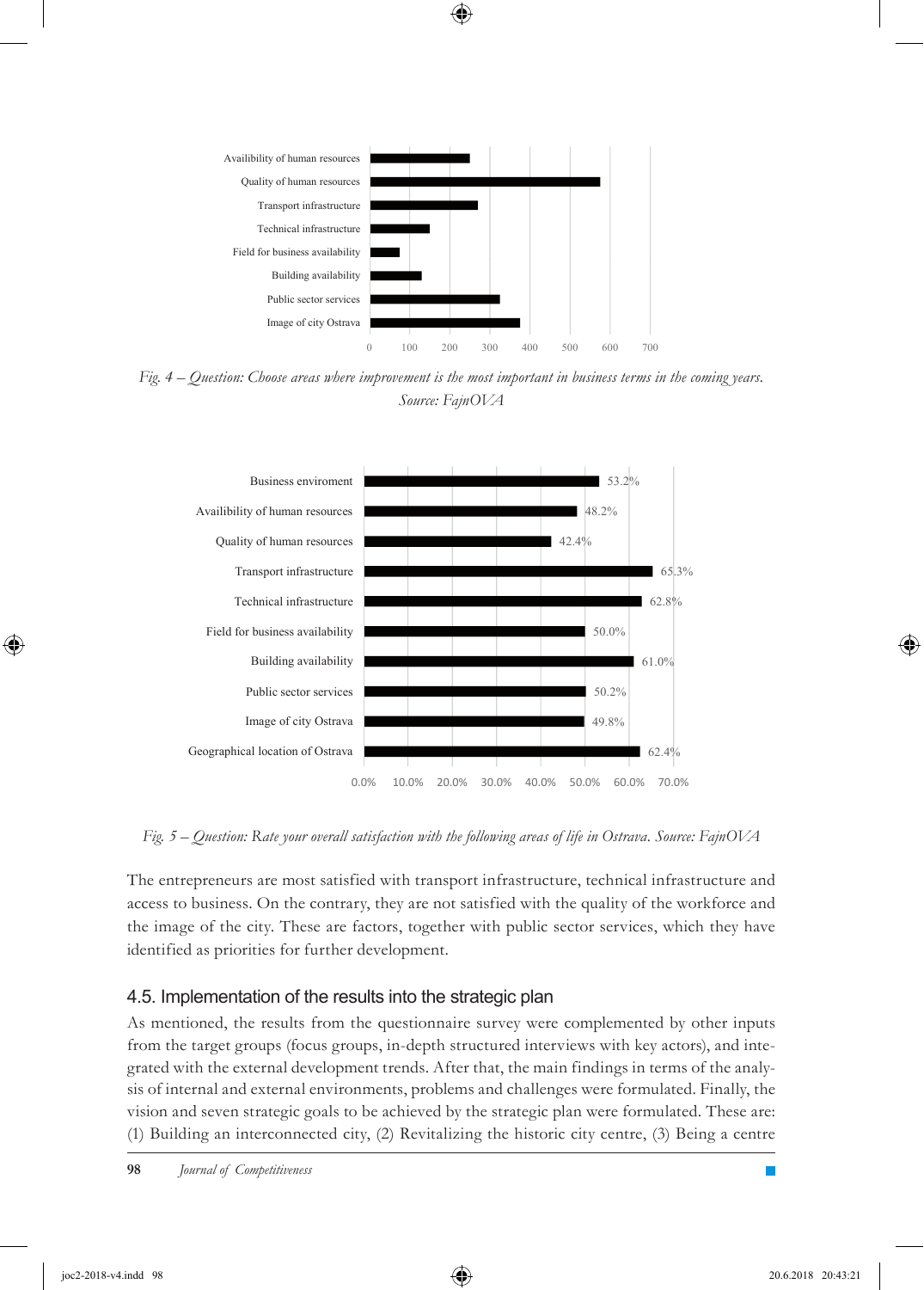for top-quality education, (4) Enhancing the business environment, (5) Supporting communities and citizens' involvement in public life, (6) Creating a great environment for all generations, and (7) Bringing the city closer to nature.

The three key success indicators for the strategic development plan were formulated as follows: (1) Inward migration to Ostrava will be stable or growing, as the demographic structure of population will improve, reversing the current trend of depopulation. Young, educated or economically active people will make up a larger percentage of the city´s total population. (2) Average pre-tax wages in Ostrava and the Moravian-Silesian Region will grow more rapidly. (3) Air pollution in Ostrava will be reduced (Palička, 2017).

The Ostrava City Strategic Development plan 2017-2021 was approved in January 2017. It was created through the collaborative efforts of experts, public figures and citizens from Ostrava. This case study is a good practice example of how the crowdsourcing can be used to involve citizens in urban planning.

### **5. CONCLUSION**

In preparation of the strategic development plan for the city of Ostrava, the municipal council realized that an active participation from residents was both desirable and necessary. To ensure that a broad cross-section of issues and perspectives from a wide range of individuals were represented, they decided to use crowdsourcing as one of the tools used within the process of the plan creation. While for many cities, a strategic plan is often only a formal document, the new strategic development plan in Ostrava was created by involving a wide range of actors, including the public. In total, more than 6,800 people completed an online questionnaire giving their opinions on Ostrava, almost 1,200 people put 15,300 comments into the online emotional map, 500 people sent the city officials their ideas for projects and suggestions for the strategic plan, and more than 3,250 people are members of the FajnOVA Facebook community (Palička, 2017). Thus, there was a great potential to create a living document and a platform for cooperation between the public, private, academic and non-profit spheres to help to set Ostrava's long-term course.

As can be observed from the case study, the strategies put forward in the plan were intended to assist policymakers in ensuring that the future development and planning proposals meet the expectations of the citizens. It can be therefore concluded that the vision has been accomplished.

In Ostrava, public officials applied crowdsourcing within the strategic development planning process to allow citizens to express their concerns and needs. In this context, the public officials took the citizens input seriously and took them into account when creating the strategic development plan. As has been demonstrated, crowdsourcing can be seen as one step further towards greater civic participation, in which citizens can directly participate in the governance process.

Several questions for further research emerge from this study. While my research examines the use of crowdsourcing tools, more needs to be known about the peoples' motivations for participating in the challenge. Crowdsourcing can facilitate but not create citizens' engagement, and so it would be useful to understand the motivational factors as well as the extent to which citizens participate. Finally, the use of crowdsourcing in the public sector raises questions about why

**99**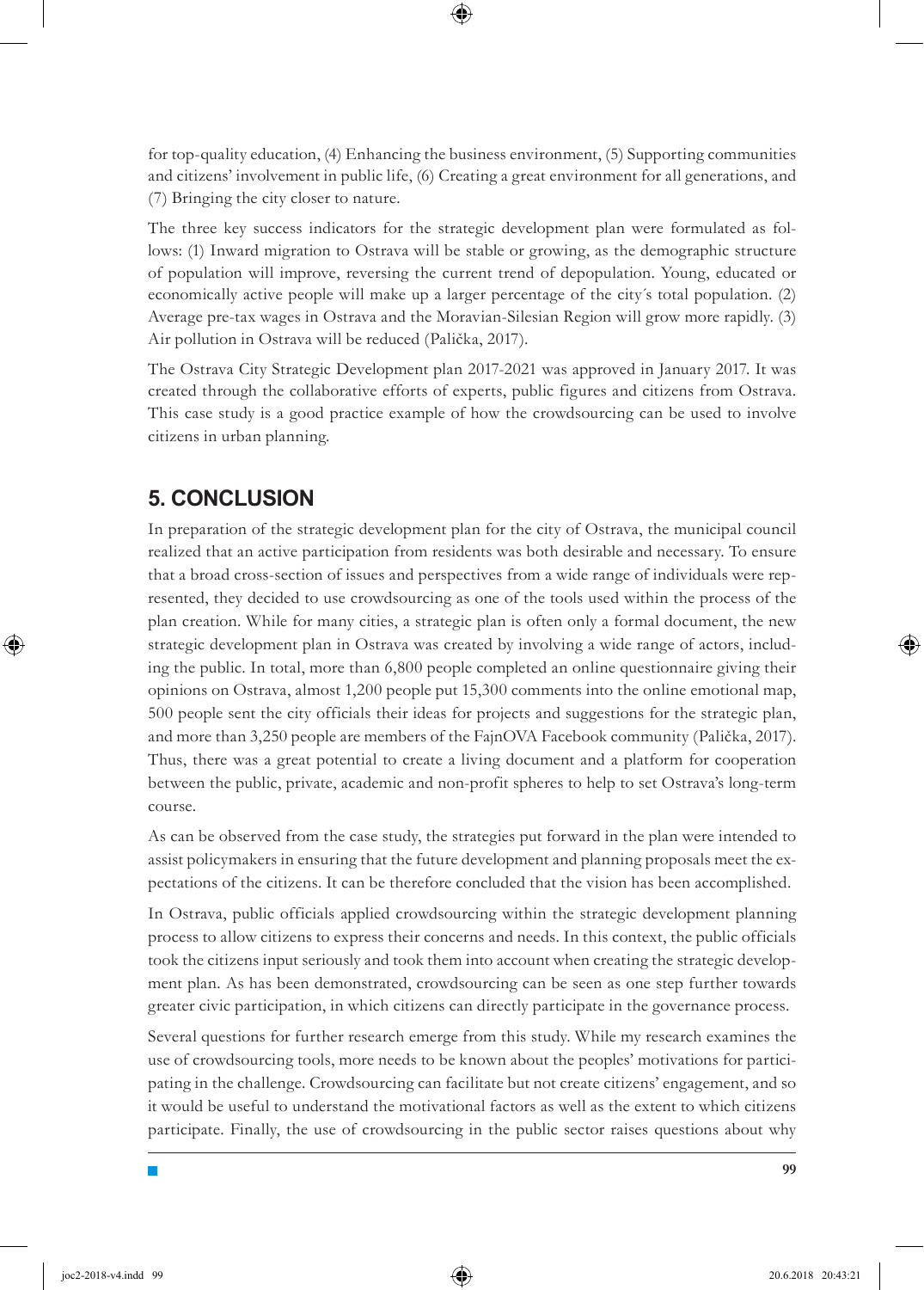some cities outperform others, and a further analysis is needed to understand the critical success factors associated with higher rankings on the civic engagement index.

### References

- 1. Aitamurto, T., Landemore, H., & Saldivar Galli, J. (2017). Unmasking the crowd: participants' motivation factors, expectations, and profile in a crowdsourced law reform. *Information, Communication & Society*, 20(8), 1239–1260. http://dx.doi.org/10.1080/ 1369118X.2016.1228993.
- 2. Albrecht, S., Kohlrausch, N., Kubicek, H., Lippa, B., Märker, O., Trénel, M., . Wiedwald, C. (2008). eParticipation - electronic participation of citizens and the business community in eGovernment. Study on Behalf of the Federal Ministry of the Interior (Germany), Division IT, 1. Institut für Informationsmanagement Bremen.
- Alt, F., Shirazi, A. S., Schmidt, A., Kramer, U., & Nawaz, Z. (2010). Location-based 3. crowdsourcing: extending crowdsourcing to the real world. Paper presented at the 6th *Nordic Conference on Human-Computer Interaction: Extending Boundaries*, Reykjavik, Iceland. http://dx.doi.org/10.1145/1868914.1868921.
- Anttiroiko, A. V. (2012). Urban Planning 2.0. *International Journal of E-Planning Research*  4. *(IJEPR),* 1(1), 1 16–30. http://dx.doi.org/10.4018/ijepr.2012010103.
- 5. Boukhris, I., Ayachi, R., Elouedi, Z., Mellouli, S., & Amor, N. B. (2016). Decision Model for Policy Makers in the Context of Citizens Engagement: Application on Participatory Budgeting. *Social Science Computer Review*, 34(6), 740–756. http://dx.doi.org/10.1177/089443 9315618882.
- 6. Brabham, D. C. (2009). Crowdsourcing the public participation process for planning projects. *Planning Theory*, 8(3), 242–262. http://dx.doi.org/10.1177/1473095209104824.
- Brabham, D. C. (2013). *Using Crowdsourcing In Government.* IBM Center for the Business of 7. Government. http://dx.doi.org/10.1177/1473095209104824.
- 8. Burby, R. J. (2003). Making plans that matter: Citizen involvement and government action. *Journal of the American Planning Association,* 69(1), 33–49.
- Casey, C., & Li, J. (2012). *Web 2.0 Technologies and Authentic Public Participation: Engaging*  9. *Citizens in Decision Making Processes.* University of Texas at Arlington, USA. http://dx.doi. org/10.4018/978-1-4666-0318-9.ch011.
- 10. Collm, A., & Schedler, K. (2012). Managing crowd innovation in public administration. *International Public Management Review*, 13(2), 1–18.
- 11. Desouza, K. C., & Bhagwatwar, A. (2014). Technology-enabled participatory platforms for civic engagement: the case of US cities. *Journal of Urban Technolog y*, 21(4), 25–50. http:// dx.doi.org/10.1080/10630732.2014.954898.
- Dirks, S., & Keeling, M. (2009). *A vision of smarter cities: How cities can lead the way into a*  12. *prosperous and sustainable future.* IBM Institute for business Value, 8.
- 13. Erickson, T. (2010). Geocentric crowdsourcing and smarter cities: Enabling urban intelligence in cities and regions. Paper presented at the 1st Ubiquitous Crowdsourcing Workshop at UbiComp.

**100** *Journal of Competitiveness*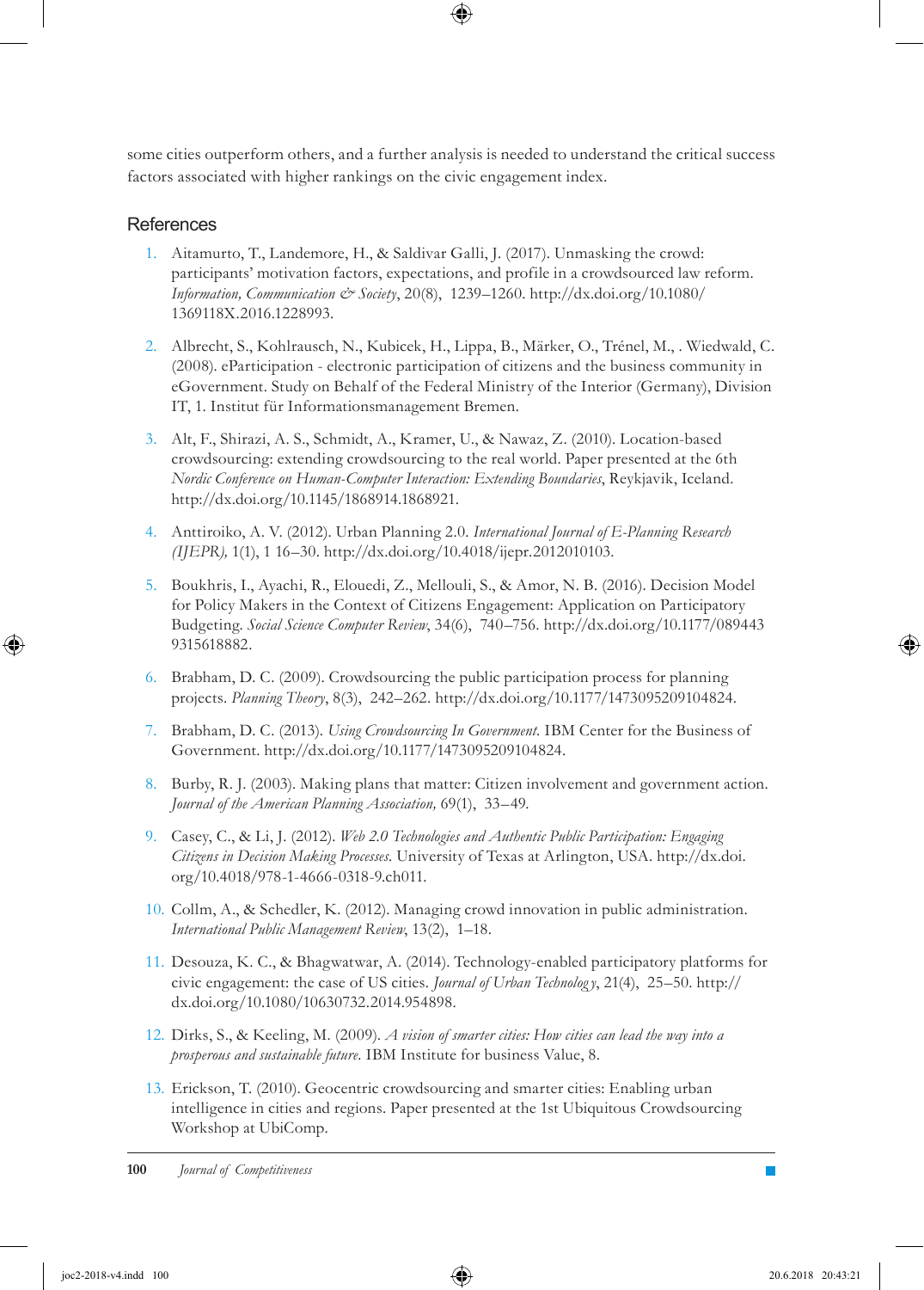- 14. Estellés-Arolas, E., & González-Ladrón-de-Guevara, F. (2012). Towards an integrated crowdsourcing definition. *Journal of Information Science*, 38(2), 189–200. http://dx.doi. org/10.1177/0165551512437638.
- 15. FajnOVA (2017, April). Strategický plán. Retrieved September 18, 2017, from http:// fajnova.cz/strategicky-plan/.
- Fung, A. (2006). Varieties of participation in complex governance. *Public Administration*  16. *Review*, 66(1), 66–75. http://dx.doi.org/10.1111/j.1540-6210.2006.00667.x.
- 17. Garcia, A. C. B., Vivacqua, A. S., & Tavares, T. C. (2011). Enabling Crowd Participation in Governmental Decision-making. *J. UCS*, 17(14), 1931– 1950.
- Gooch, D., Wolff, A., Kortuem, G., & Brown, R. (2015). Reimagining the role of citizens 18. in smart city projects. Paper presented at the Adjunct Proceedings of the 2015 ACM International Joint Conference on Pervasive and Ubiquitous Computing and Proceedings of the 2015 ACM International Symposium on Wearable Computers. http://dx.doi. org/10.1145/2800835.2801622.
- 19. Gordon, G. L. (2013). Strategic planning for local government. ICMA Publishing.
- 20. Hague, C., Kirk, K., Higgins, M., Prior, A., Jenkins, P., Smith, H., Grimes, W. (2003). Participatory planning for sustainable communities.
- 21. Hossain, M., & Kauranen, I. (2015). Crowdsourcing: a comprehensive literature review. *Strategic Outsourcing: An International Journal*, 8(1), 2–22. http://dx.doi.org/10.1108/SO-12- 2014-0029.
- 22. Howe, J. (2006). The Rise of Crowdsourcing Forget outsourcing. The new source of cheap labor is everyday people using their spare cycles to create content, solve problems, even do RD. *Wired*, 14(6), 176.
- 23. Innes, J. E. (1998). Information in communicative planning. *Journal of the American Planning Association*, 64(1), 52–63. http://dx.doi.org/10.1080/01944369808975956.
- 24. Insua, D. R., Kersten, G. E., Rios, J., & Grima, C. (2008). Towards decision support for participatory democracy. *Information systems and e-business management*, 6(2), 161–191.
- 25. Koch, G., Füller, J., & Brunswicker, S. (2011). *Online crowdsourcing in the public sector: how to design open government platforms Online Communities and Social Computing*. Springer. http://dx.doi. org/10.1007/978-3-642-21796-8\_22.
- 26. Layne, K., & Lee, J. (2001). Developing fully functional E-government: A four stage model. *Government Information Quarterly*, 18(2), 122-136. http://dx.doi.org/10.1016/S0740- 624X(01)00066-1.
- 27. Lehdonvirta, V., & Bright, J. (2015). Crowdsourcing for public policy and government. *Policy & Internet*, 7(3), 263–267. http://dx.doi.org/10.1002/poi3.103.
- 28. Macintosh, A. (2004). Characterizing e-participation in policy-making. Paper presented at the System Sciences, 2004. Proceedings of the 37th *Annual Hawaii International Conference*. http://dx.doi.org/10.1109/HICSS.2004.1265300.
- 29. Macura, T. (2016). Strategický plán může být i vaším dílem. Retrieved 36.9.2017, from https://www.ostrava.cz/cs/o-meste/aktualne/strategicky-plan-muze-byt-i-vasim-dilem.

**101**

↔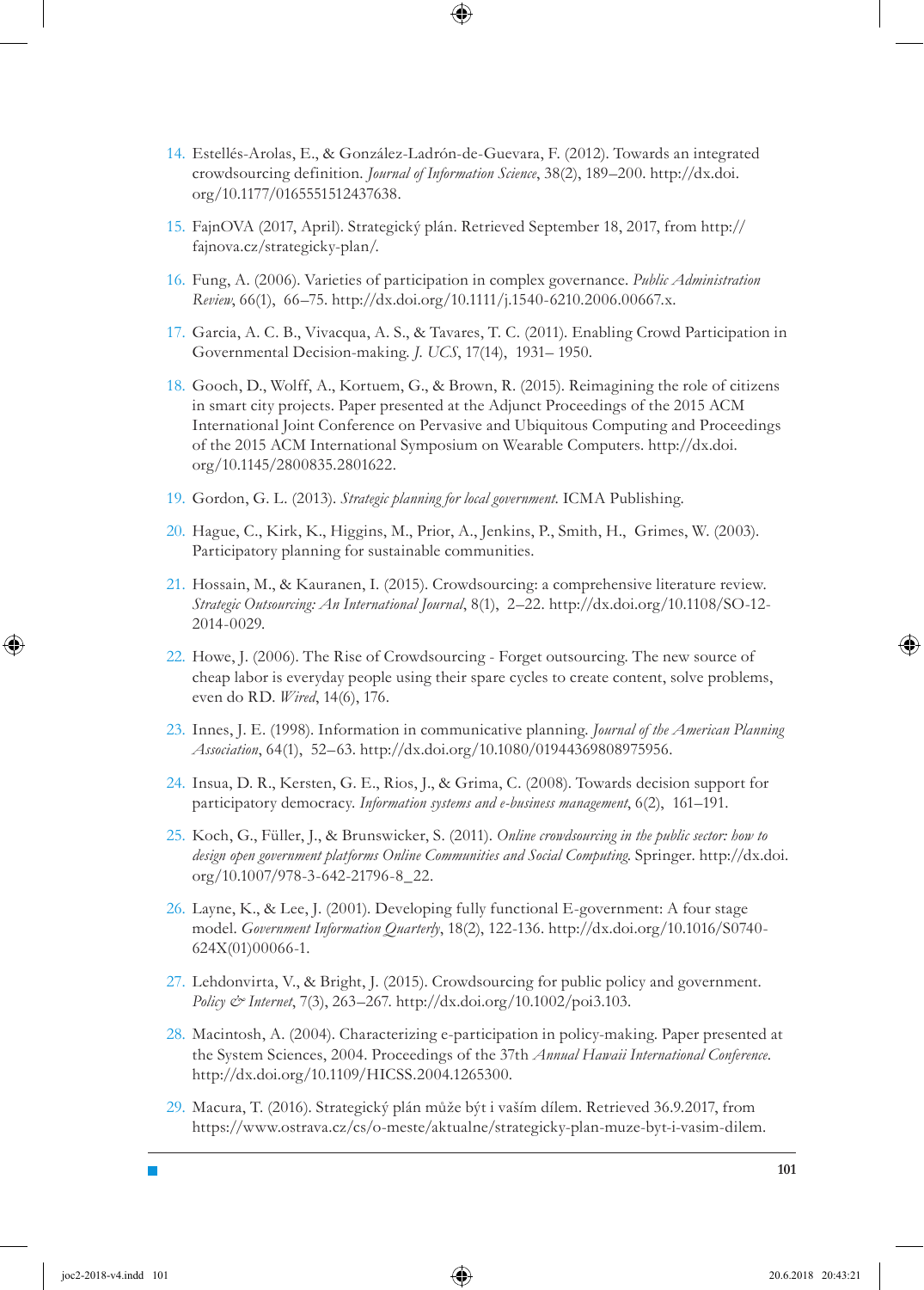- Mladenow, A., Bauer, C., & Strauss, C. (2014). Social Crowd Integration in New Product 30. Development: Crowdsourcing Communities Nourish the Open Innovation Paradigm. *Global Journal of Flexible Systems Management*, 15(1), 77–86. http://dx.doi.org/10.1007/s40171- 013-0053-6.
- 31. Moody, R. (2007). Assessing the role of GIS in e-government: A tale of e-participation in two cities. *Electronic Government*, 354–365. http://dx.doi.org/10.1007/978-3-540-74444-3\_30.
- 32. Palička, V. (2017). Ostrava City Strategic Development Plan 2017-2023. Ostrava: Retrieved from http://fajnova.cz/wp-content/uploads/2017/03/Ostrava\_City\_Strategic\_Plan.pdf.
- 33. Rabinowitz, P. (2013). *Participatory approaches to planning community interventions*. The Community Tool Box.
- 34. Rowe, G., & Frewer, L. J. (2000). Public participation methods: A framework for evaluation. *Science, technolog y, & human values,* 25(1), 3–29. http://dx.doi.org/10.1177/016224 390002500101.
- 35. Royo, S., & Yetano, A. (2015). "Crowdsourcing" as a tool for e-participation: two experiences regarding CO2 emissions at municipal level. *Electronic Commerce Research,* 15(3), 323–348. https://doi.org: 10.1007/s10660-015-9183-6. http://dx.doi.org/10.1007/s10660- 015-9183-6.
- 36. Shirky, C. (2008). *Here comes everybody: The power of organizing without organizations*. Penguin.
- 37. Schenk, E., & Guittard, C. (2011). Towards a characterization of crowdsourcing practices. *Journal of Innovation Economics & Management,* 0 (1), 93–107. http://dx.doi.org/10.3917/ jie.007.0093.
- 38. Schweitzer, F., Buchinger, W., Gassmann, O., & Obrist, M. (2013). Crowdsourcing: leveraging innovation through online idea competitions. *IEEE Engineering Management Review*, 41(3), 24–32. http://dx.doi.org/10.1109/emr.2013.6596543.
- 39. Sieber, R. (2008). Participatory Geoweb: A research agenda. Paper presented at the Proceedings of the *Spatial Knowledge and Information Canada Conference* (SKI-Canada).
- Silva, C. N. (2014). Open Source Urban Governance. *Citizen E-Participation in Urban*  40. *Governance*, 1–18. http://dx.doi.org/10.4018/978-1-4666-4169-3.ch001.
- 41. Smith, G. (2009). Democratic innovations: designing institutions for citizen participation: Cambridge University Press. http://dx.doi.org/10.1017/CBO9780511609848.
- 42. Sowmya, J., & Pyarali, H. S. (2014). The Effective Use of Crowdsourcing in E-Governance: Nanyang Technological University, Singapore. Accessed January 2014.
- 43. Spiliotopoulou, L., Charalabidis, Y., N. Loukis, E., & Diamantopoulou, V. (2014). A framework for advanced social media exploitation in government for crowdsourcing. *Transforming Government: People, Process and Policy*, 8(4), 545–568. http://dx.doi.org/10.1108/ TG-01-2014-0002.
- 44. Sundstrom, L.-M. (2012). *i-Government*. Citizen 2.0: Public and Governmental Interaction through Web 2.0 Technologies, 297–308. http://dx.doi.org/10.4018/978-1-4666-0318- 9.ch015.

↔